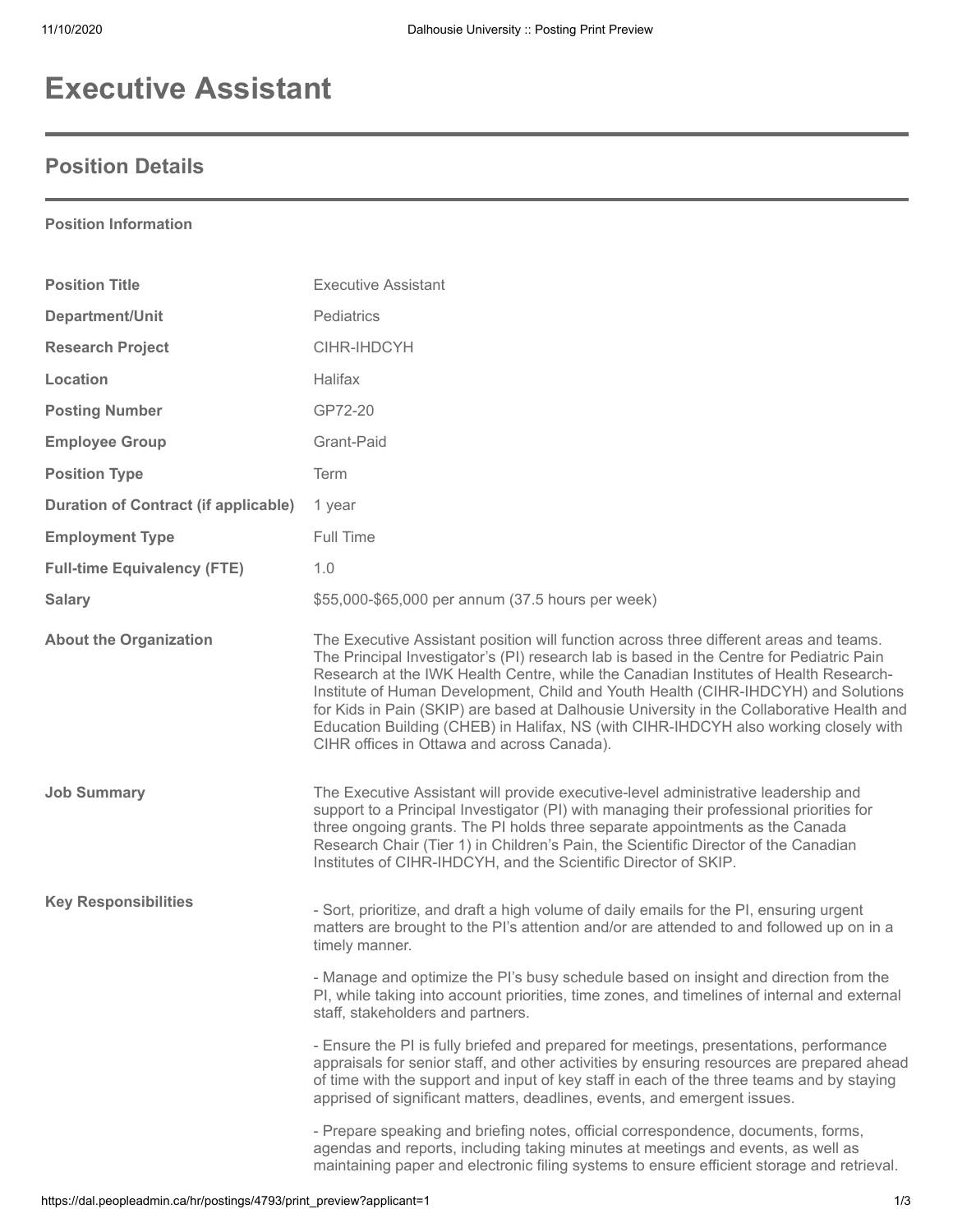| 11/10/2020                               | Dalhousie University :: Posting Print Preview                                                                                                                                                                                                                                                                                                                                                                                                                                                                                                                                                                                                                                                                                                                                                                                                                                                                                                                                                                                                                                                                                                                                                                                                                                                                                                                                                                                                                                                                                                                                                                                                                                                                                                         |
|------------------------------------------|-------------------------------------------------------------------------------------------------------------------------------------------------------------------------------------------------------------------------------------------------------------------------------------------------------------------------------------------------------------------------------------------------------------------------------------------------------------------------------------------------------------------------------------------------------------------------------------------------------------------------------------------------------------------------------------------------------------------------------------------------------------------------------------------------------------------------------------------------------------------------------------------------------------------------------------------------------------------------------------------------------------------------------------------------------------------------------------------------------------------------------------------------------------------------------------------------------------------------------------------------------------------------------------------------------------------------------------------------------------------------------------------------------------------------------------------------------------------------------------------------------------------------------------------------------------------------------------------------------------------------------------------------------------------------------------------------------------------------------------------------------|
|                                          | - Coordinate and plan events and meetings, including booking rooms/venues, liaise with<br>participants, gather and prepare meeting documents, and organize catering and audio-<br>visual needs.                                                                                                                                                                                                                                                                                                                                                                                                                                                                                                                                                                                                                                                                                                                                                                                                                                                                                                                                                                                                                                                                                                                                                                                                                                                                                                                                                                                                                                                                                                                                                       |
|                                          | - Manage domestic and international travel logistics, including travel arrangements and<br>bookings, visa and vaccination requirements, conference/event registration, prepare<br>travel binders and itineraries, and submit and track financial reimbursement claims.                                                                                                                                                                                                                                                                                                                                                                                                                                                                                                                                                                                                                                                                                                                                                                                                                                                                                                                                                                                                                                                                                                                                                                                                                                                                                                                                                                                                                                                                                |
| <b>Note</b>                              | This position will work on campus 3 days a week, returning to working on campus full-<br>time once COVID-19 restrictions are lifted. When COVID-19 restrictions are eased or<br>lifted, some travel may also be required for event/meeting support, which is anticipated<br>to be less than a 5% time commitment. This position may also require some evening or<br>weekend work (e.g., due to time zones, events).                                                                                                                                                                                                                                                                                                                                                                                                                                                                                                                                                                                                                                                                                                                                                                                                                                                                                                                                                                                                                                                                                                                                                                                                                                                                                                                                   |
| <b>Qualifications</b>                    | Business/Office Administration diploma with a minimum of 5 years of relevant<br>experience (or equivalent combination of training and experience) is required.<br>Experience working within a complex academic, health research, non-profit, and/or<br>governmental structure is required. Must possess a high degree of professionalism,<br>excellent written and verbal communication skills, and be highly organized, detail-<br>oriented, proactive, and thorough. Strong interpersonal skills are required for liaising with<br>stakeholders, senior leadership, and representatives from partner organizations. Must<br>be able to work both independently and as part of a team and be able to balance<br>competing priorities to meet deadlines in what can periodically be a high-pressure<br>environment. The ability to work productively and collaboratively with all three dynamic<br>and innovative teams will be critical, including members from across Canada. Strong<br>computer skills, including Microsoft Office (e.g., Word, Excel, PowerPoint, Outlook) and<br>experience with video conferencing and webinar technology is required. Experience with<br>international travel logistics required. Must demonstrate a high degree of discretion, tact,<br>and sensitivity, and be able to maintain confidentiality and privacy. Ability to adhere to<br>CIHR, SKIP, IWK, and Dalhousie University's policies, procedures, and guidelines, as<br>appropriate, is required. The successful applicant will require a Federal government<br>security clearance, paid for by CIHR. Strong assets include bilingualism<br>(French/English), experience with human resource functions such as performance<br>appraisal and management. |
| <b>Additional Information</b>            | Dalhousie University supports a healthy and balanced lifestyle. Our total compensation<br>package includes a voluntary RRSP, health and dental plans and an employee and<br>family assistance program.                                                                                                                                                                                                                                                                                                                                                                                                                                                                                                                                                                                                                                                                                                                                                                                                                                                                                                                                                                                                                                                                                                                                                                                                                                                                                                                                                                                                                                                                                                                                                |
| <b>Application Consideration</b>         | We thank all applicants for their interest, however, only candidates selected for an<br>interview will be contacted.                                                                                                                                                                                                                                                                                                                                                                                                                                                                                                                                                                                                                                                                                                                                                                                                                                                                                                                                                                                                                                                                                                                                                                                                                                                                                                                                                                                                                                                                                                                                                                                                                                  |
| <b>Diversity Statement</b>               | Dalhousie University is committed to fostering a collegial culture grounded in diversity<br>and inclusiveness. The university encourages applications from Indigenous persons,<br>persons with a disability, racially visible persons, women, persons of a minority sexual<br>orientation and/or gender identity, and all candidates who would contribute to the<br>diversity of our community. For more information, please visit<br>www.dal.ca/hiringfordiversity.                                                                                                                                                                                                                                                                                                                                                                                                                                                                                                                                                                                                                                                                                                                                                                                                                                                                                                                                                                                                                                                                                                                                                                                                                                                                                  |
| <b>Posting Detail Information</b>        |                                                                                                                                                                                                                                                                                                                                                                                                                                                                                                                                                                                                                                                                                                                                                                                                                                                                                                                                                                                                                                                                                                                                                                                                                                                                                                                                                                                                                                                                                                                                                                                                                                                                                                                                                       |
| <b>Number of Vacancies</b>               | 1                                                                                                                                                                                                                                                                                                                                                                                                                                                                                                                                                                                                                                                                                                                                                                                                                                                                                                                                                                                                                                                                                                                                                                                                                                                                                                                                                                                                                                                                                                                                                                                                                                                                                                                                                     |
| <b>Open Date</b>                         | 11/10/2020                                                                                                                                                                                                                                                                                                                                                                                                                                                                                                                                                                                                                                                                                                                                                                                                                                                                                                                                                                                                                                                                                                                                                                                                                                                                                                                                                                                                                                                                                                                                                                                                                                                                                                                                            |
| <b>Close Date</b>                        | 11/25/2020                                                                                                                                                                                                                                                                                                                                                                                                                                                                                                                                                                                                                                                                                                                                                                                                                                                                                                                                                                                                                                                                                                                                                                                                                                                                                                                                                                                                                                                                                                                                                                                                                                                                                                                                            |
| <b>Open Until Filled</b>                 | No                                                                                                                                                                                                                                                                                                                                                                                                                                                                                                                                                                                                                                                                                                                                                                                                                                                                                                                                                                                                                                                                                                                                                                                                                                                                                                                                                                                                                                                                                                                                                                                                                                                                                                                                                    |
| <b>Special Instructions to Applicant</b> |                                                                                                                                                                                                                                                                                                                                                                                                                                                                                                                                                                                                                                                                                                                                                                                                                                                                                                                                                                                                                                                                                                                                                                                                                                                                                                                                                                                                                                                                                                                                                                                                                                                                                                                                                       |